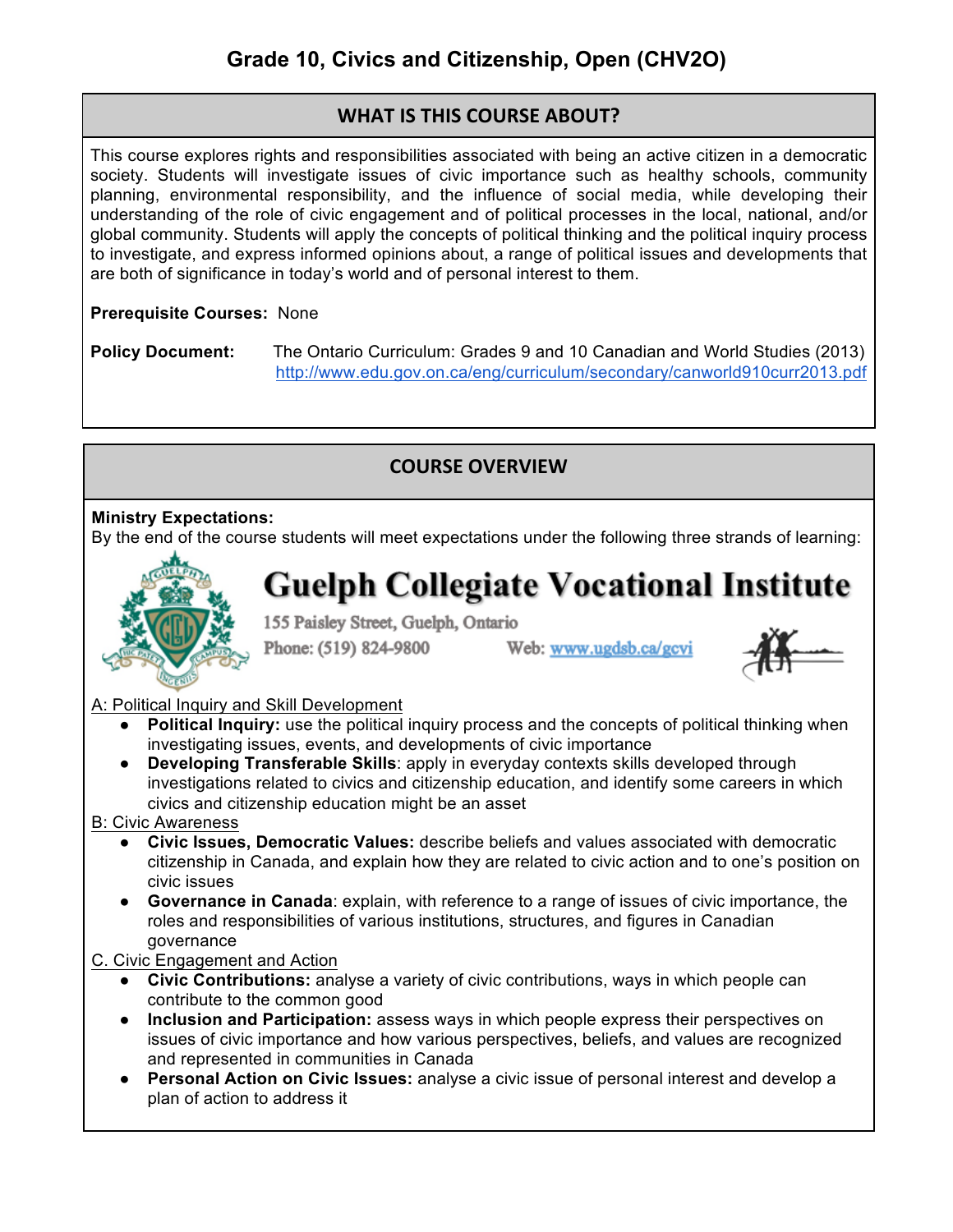### **HOW WILL STUDENTS BE ASSESSED AND EVALUATED?**

- ❏ Assessments and evaluations are opportunities for students to provide evidence of their learning.
- ❏ Students will be assessed and evaluated on their level of achievement of Ministry expectations.
- ❏ Learning skills will also be recorded and reported as a part of the Ontario Provincial Report Card.

| As per Ministry policy, term work will<br>account for 70% of the course mark.                    | As per Ministry policy, the<br><b>Final Summative Assessment</b><br>will account for 30% of the | Students will be evaluated (E -<br>Excellent, G - Good, S -<br>Satisfactory, N = Needs |
|--------------------------------------------------------------------------------------------------|-------------------------------------------------------------------------------------------------|----------------------------------------------------------------------------------------|
| This will be composed of:<br>Quizzes & Assignments<br>$\bullet$                                  | course mark.                                                                                    | Improvement) on the following<br>learning skills:                                      |
| Newspaper Discussion<br>$\bullet$                                                                | This will be composed of:                                                                       |                                                                                        |
| <b>Political Cartoon Analysis</b><br>$\bullet$<br><b>Political Party Assignment</b><br>$\bullet$ | <b>Personal Action</b><br>$\bullet$<br>Project                                                  | Responsibility                                                                         |
| Coat of Arms Assignment<br>$\bullet$                                                             | Final Exam<br>$\bullet$                                                                         | Organization                                                                           |
| These summative assessments will be<br>evaluated under the following categories:                 |                                                                                                 | <b>Independent Work</b>                                                                |
|                                                                                                  |                                                                                                 | Collaboration                                                                          |
| Knowledge & Understanding<br><b>Thinking</b><br>Communication                                    |                                                                                                 | Initiative                                                                             |
| Application                                                                                      |                                                                                                 | Self-Regulation                                                                        |

| <b>STUDENT RESPONSIBILITIES</b> |                                                                                                                                                                                                                                                                                                                                                                                                                                                          |  |
|---------------------------------|----------------------------------------------------------------------------------------------------------------------------------------------------------------------------------------------------------------------------------------------------------------------------------------------------------------------------------------------------------------------------------------------------------------------------------------------------------|--|
| Attendance                      | Regular and punctual attendance is essential for the successful completion of each course. If<br>you are absent for any classes, you are responsible for obtaining the notes and work missed.<br>For more information of consequences for non-attendance, refer to the student handbook.                                                                                                                                                                 |  |
| Academic<br>Honesty             | GCVI requires academic honesty from all students. Academic dishonesty, including plagiarism<br>and cheating on tests or exams, will receive a zero for that evaluation. Refer to the Student<br>Handbook for the complete policy.                                                                                                                                                                                                                        |  |
| Tests and<br>Assignments        | It is the student's responsibility to write all quizzes. If a student is absent due to illness, a parent<br>or guardian must advise the teacher before - or on - the day of the quiz by a phone call to<br>school. Additionally, it is the student's responsibility to inform the teacher prior to any absence<br>from class due to school-sponsored activities (i.e. field trips, sports, clubs, etc.) so that<br>alternative arrangements can be made. |  |
|                                 | Assignments may be subject to a 10% late penalty if not handed in on the due date. Students<br>who are unable to meet a specified deadline are required to REQUEST an EXTENSION at least<br>4 days prior to the due date. Extensions are granted based on the professional judgment of the<br>teacher.                                                                                                                                                   |  |
|                                 | All assignments have a final submission date which is one week before the last day of classes in<br>the term. If this submission date is not met the teacher will use their professional judgment to<br>decide whether or not the student has met course expectations.                                                                                                                                                                                   |  |
| <b>Final 30%</b>                | It is your responsibility to attempt all parts of the final evaluation and exam. Any parts not<br>attempted will be given a mark of zero.                                                                                                                                                                                                                                                                                                                |  |

I have read and understand the Grade 10, Civics and Citizenship, Open (CHV2O) Course Outline:

Student Signature: \_\_\_\_\_\_\_\_\_\_\_\_\_\_\_\_\_\_\_\_\_\_\_\_\_\_\_\_\_\_ Date: \_\_\_\_\_\_\_\_\_\_\_\_\_\_

Parent/Guardian Signature: \_\_\_\_\_\_\_\_\_\_\_\_\_\_\_\_\_\_\_\_\_\_\_\_\_\_\_ Email:\_\_\_\_\_\_\_\_\_\_\_\_\_\_\_\_\_\_\_\_\_\_\_\_\_\_\_\_\_\_

----------------